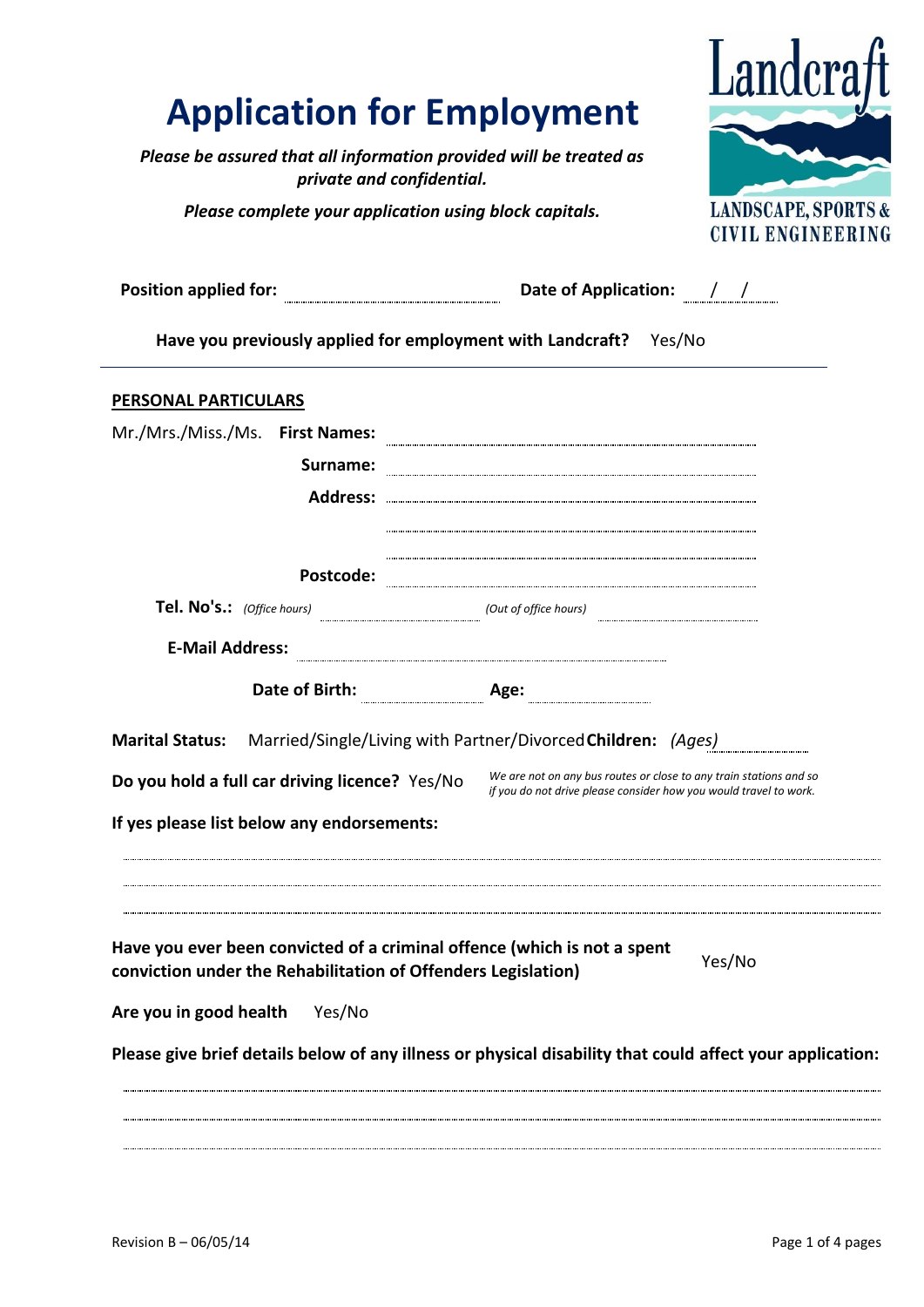**Are you a registered disabled person:** Yes/No

**If yes please provide Cert. No.:**

# **EDUCATION AND TRAINING**

### **Schooling**

Please provide details of all schools attended since age 11 together with details of examinations attempted and results (including any examinations failed).

| Dates |    | Name and Address of     | Details of any               |  |
|-------|----|-------------------------|------------------------------|--|
| From  | To | <b>Schools Attended</b> | <b>Qualifications Gained</b> |  |
|       |    |                         |                              |  |
|       |    |                         |                              |  |
|       |    |                         |                              |  |
|       |    |                         |                              |  |
|       |    |                         |                              |  |
|       |    |                         |                              |  |
|       |    |                         |                              |  |
|       |    |                         |                              |  |
|       |    |                         |                              |  |
|       |    |                         |                              |  |
|       |    |                         |                              |  |
|       |    |                         |                              |  |
|       |    |                         |                              |  |
|       |    |                         |                              |  |
|       |    |                         |                              |  |

## **Further Education**

Please provide details of all further education since leaving school, including training courses and details of qualifications gained.

| Dates |    | Name and Address of          | Details of       |        |
|-------|----|------------------------------|------------------|--------|
| From  | To | University/College/Institute | Subjects Studied | Gained |
|       |    |                              |                  |        |
|       |    |                              |                  |        |
|       |    |                              |                  |        |
|       |    |                              |                  |        |
|       |    |                              |                  |        |
|       |    |                              |                  |        |
|       |    |                              |                  |        |
|       |    |                              |                  |        |
|       |    |                              |                  |        |
|       |    |                              |                  |        |
|       |    |                              |                  |        |
|       |    |                              |                  |        |
|       |    |                              |                  |        |
|       |    |                              |                  |        |
|       |    |                              |                  |        |
|       |    |                              |                  |        |
|       |    |                              |                  |        |
|       |    |                              |                  |        |
|       |    |                              |                  |        |
|       |    |                              |                  |        |
|       |    |                              |                  |        |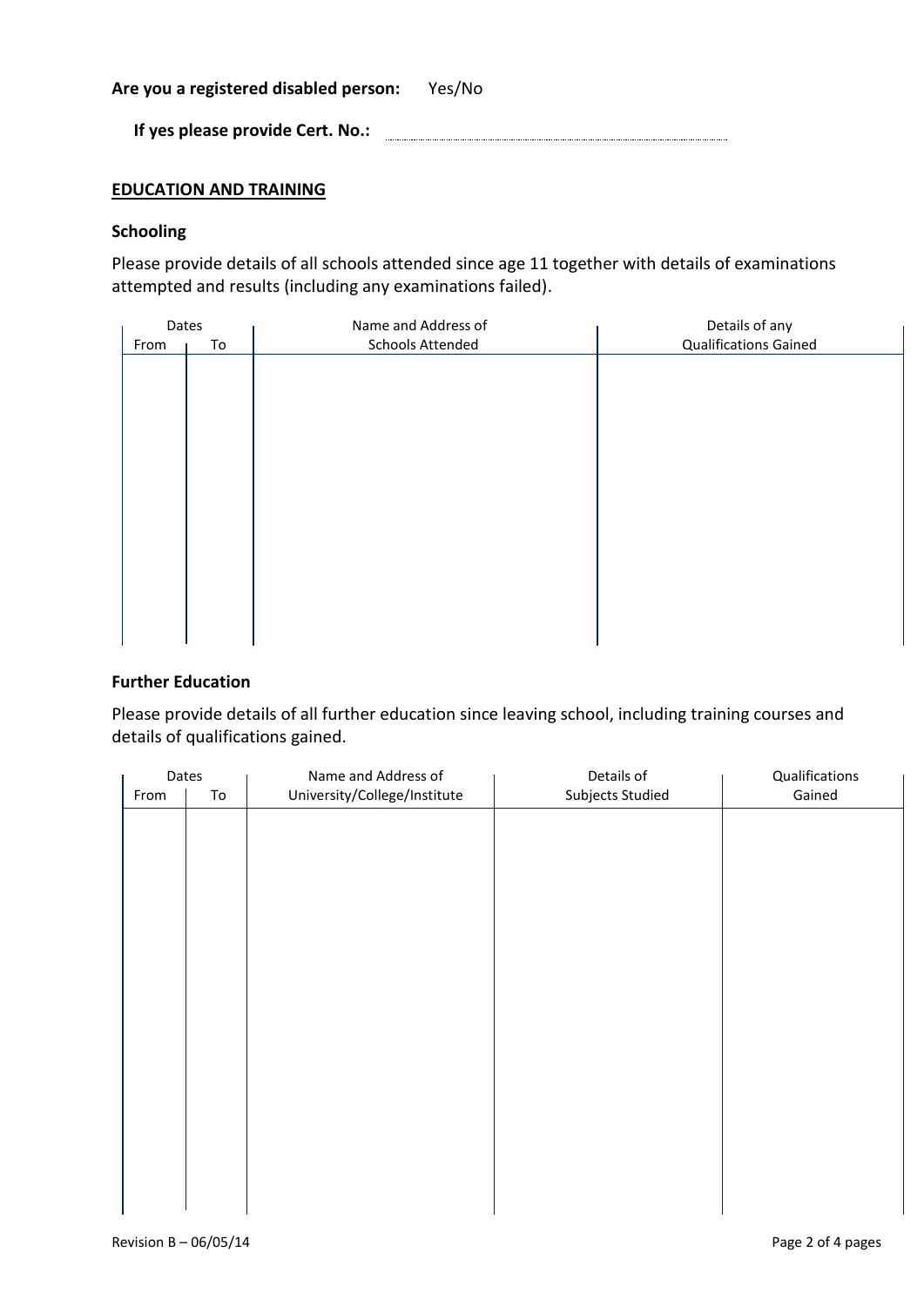# **EMPLOYMENT**

Please provide details of past employment starting with you current or latest employment. We do not require you to list employment that you have held more than six years ago unless you feel that it is particularly relevant to the position applied for.

| Dates |            | Name and Address | Position Held and Final | <b>Outline Duties and Reasons</b> |  |
|-------|------------|------------------|-------------------------|-----------------------------------|--|
| From  | ${\tt To}$ | of Employer      | Wage/Salary             | for Leaving or Wishing to Leave   |  |
|       |            |                  |                         |                                   |  |
|       |            |                  |                         |                                   |  |
|       |            |                  |                         |                                   |  |
|       |            |                  |                         |                                   |  |
|       |            |                  |                         |                                   |  |
|       |            |                  |                         |                                   |  |
|       |            |                  |                         |                                   |  |
|       |            |                  |                         |                                   |  |
|       |            |                  |                         |                                   |  |
|       |            |                  |                         |                                   |  |
|       |            |                  |                         |                                   |  |
|       |            |                  |                         |                                   |  |
|       |            |                  |                         |                                   |  |
|       |            |                  |                         |                                   |  |
|       |            |                  |                         |                                   |  |
|       |            |                  |                         |                                   |  |
|       |            |                  |                         |                                   |  |
|       |            |                  |                         |                                   |  |
|       |            |                  |                         |                                   |  |
|       |            |                  |                         |                                   |  |
|       |            |                  |                         |                                   |  |
|       |            |                  |                         |                                   |  |
|       |            |                  |                         |                                   |  |
|       |            |                  |                         |                                   |  |
|       |            |                  |                         |                                   |  |
|       |            |                  |                         |                                   |  |
|       |            |                  |                         |                                   |  |
|       |            |                  |                         |                                   |  |
|       |            |                  |                         |                                   |  |
|       |            |                  |                         |                                   |  |
|       |            |                  |                         |                                   |  |
|       |            |                  |                         |                                   |  |
|       |            |                  |                         |                                   |  |
|       |            |                  |                         |                                   |  |
|       |            |                  |                         |                                   |  |
|       |            |                  |                         |                                   |  |
|       |            |                  |                         |                                   |  |
|       |            |                  |                         |                                   |  |
|       |            |                  |                         |                                   |  |
|       |            |                  |                         |                                   |  |
|       |            |                  |                         |                                   |  |
|       |            |                  |                         |                                   |  |
|       |            |                  |                         |                                   |  |
|       |            |                  |                         |                                   |  |
|       |            |                  |                         |                                   |  |
|       |            |                  |                         |                                   |  |
|       |            |                  |                         |                                   |  |
|       |            |                  |                         |                                   |  |
|       |            |                  |                         |                                   |  |
|       |            |                  |                         |                                   |  |
|       |            |                  |                         |                                   |  |